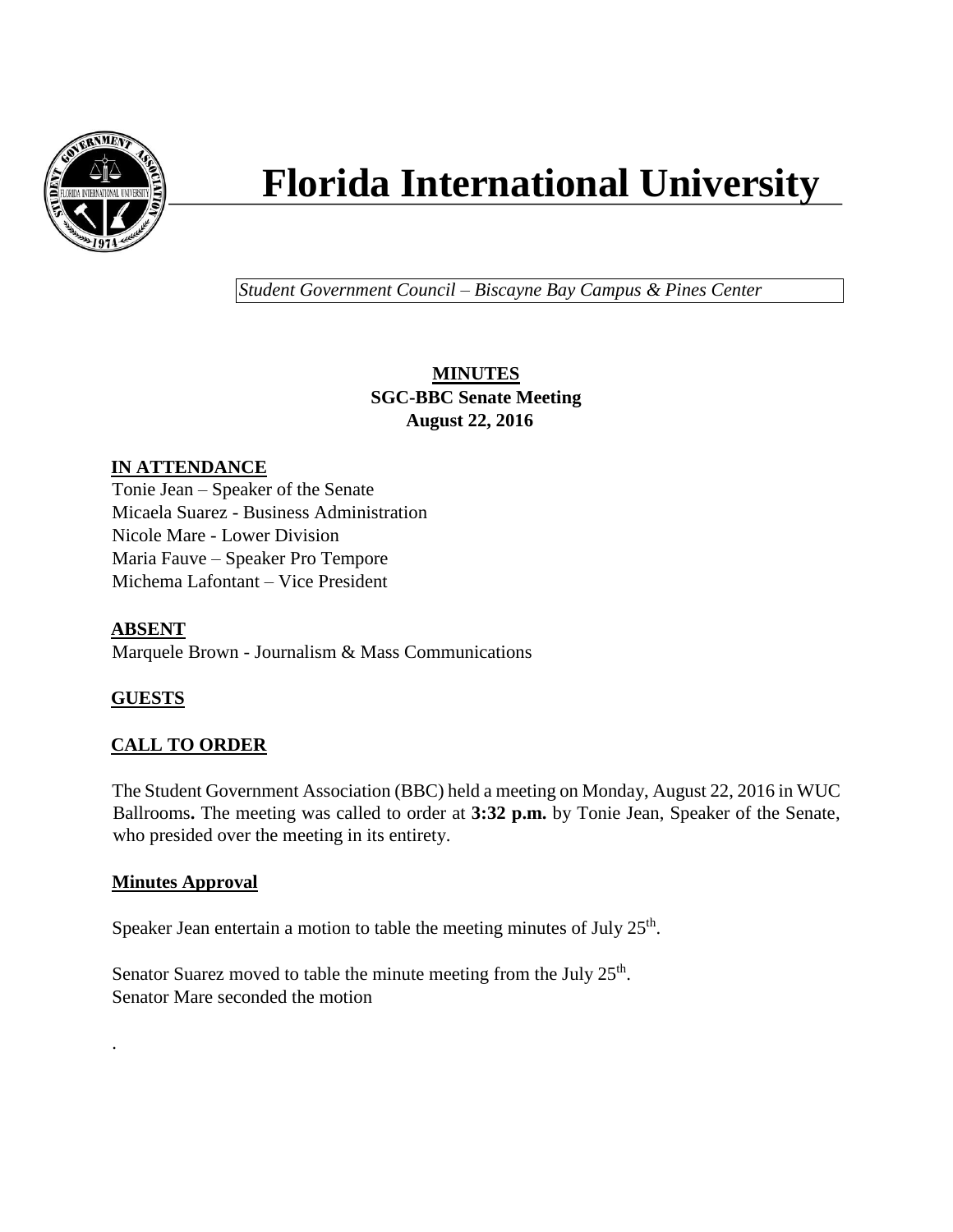#### **SPEAKER REPORT**

- Speaker Jean welcomed everyone back to the new semester.
- Speaker Jean said that the senate needs to be filled and to make sure everyone recruit.
- Speaker Jean said that the senate need to be more connected with MMC's branch.

#### **VICE-PRESIDENT'S REPORT**

• Vice President Lafontant said that Freshman Convocation was great this year.

Speaker-Pro Tempore Fauve moved to have a five-minute recess. Senator Suarez seconded the motion. **3:39 p.m.**

Meeting resumed at **3:43 p.m.**

#### **SPEAKER-PRO TEMPORE REPORT**

- Speaker-Pro Tempore Fauve said to log in office hours of the week, every Monday before 3:00 p.m.
- Speaker-Pro Tempore Fauve said to upload them online to Roarsync.

#### **FINANCE CHAIR REPORT**

• Senator Suarez said that there would be two finance request for today.

#### **INTERNAL AFFAIRS REPORT**

• Senator Mare said that the guidelines indicate when the reports are to be due and when office hours will not have to be done.

#### **ADVISOR REPORT**

- Ms. Adames remind everyone to have 9 credit hours and 50% of classes at BBC.
- Ms. Adames said by nex Friday to have class schedule and office hours turned it.
- Ms. Adames said that on Thursday, the Freshman Hula would be in the ballrooms.
- Ms. Adames said that CLS would have an open house on Wednesday.
- Ms. Adames said that Career Service Office would have a mixer, which is invite only through the email sent.
- Ms. Adames said that at Majorfest, SGA will table on the week of September  $26<sup>th</sup>$ .
- Ms. Adames said that she updated the to-do list for the semester.
- Ms. Adames said that Gerald would be in the office Mon-Thur, and Fri once a month.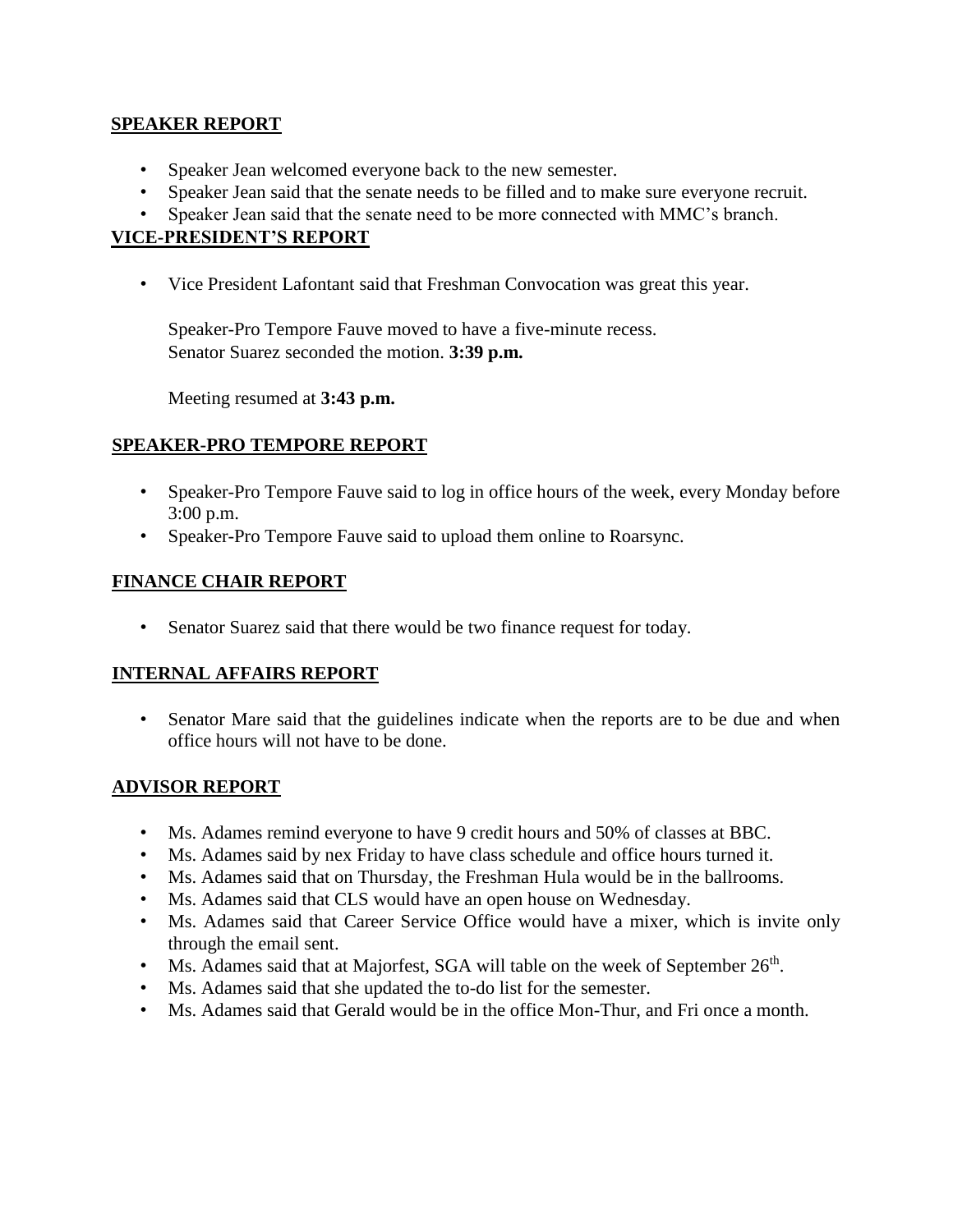#### **NEW BUSINESS**

#### **A. Hospitality Senator Appointment – Armani Someillan**

Armani Someillan presented himself for the Hospitality Senator position.

Speaker Jean entertained a motion.

Senator Suarez moved to appoint Armani Someillan to Hospitality Senator. Senator Mare seconded the motion.

Roll Call Vote:

Senator Jean – Yay Senator Fauve – Yay Senator Mare – Yay Senator Suarez – Yay

By a vote of 4/0/0, Armani Someillan was appointed Hospitality Senator.

#### **B. Finance Request – Jorge Coria**

Jorge Coria present himself for the finance request.

#### **C. Finance Request – Daniel Evans**

Daniel Evans presented himself for the finance request.

Speaker Jean entertained a motion.

Speaker-Pro Tempore moved to fund \$800 to Daniel Evan's South Florida News for Marketing material. Senator Mare seconded the motion.

Roll Call Vote:

Senator Jean – Yay Senator Fauve – Yay Senator Mare – Yay Senator Suarez – Yay Senator Somiellan - Abstain